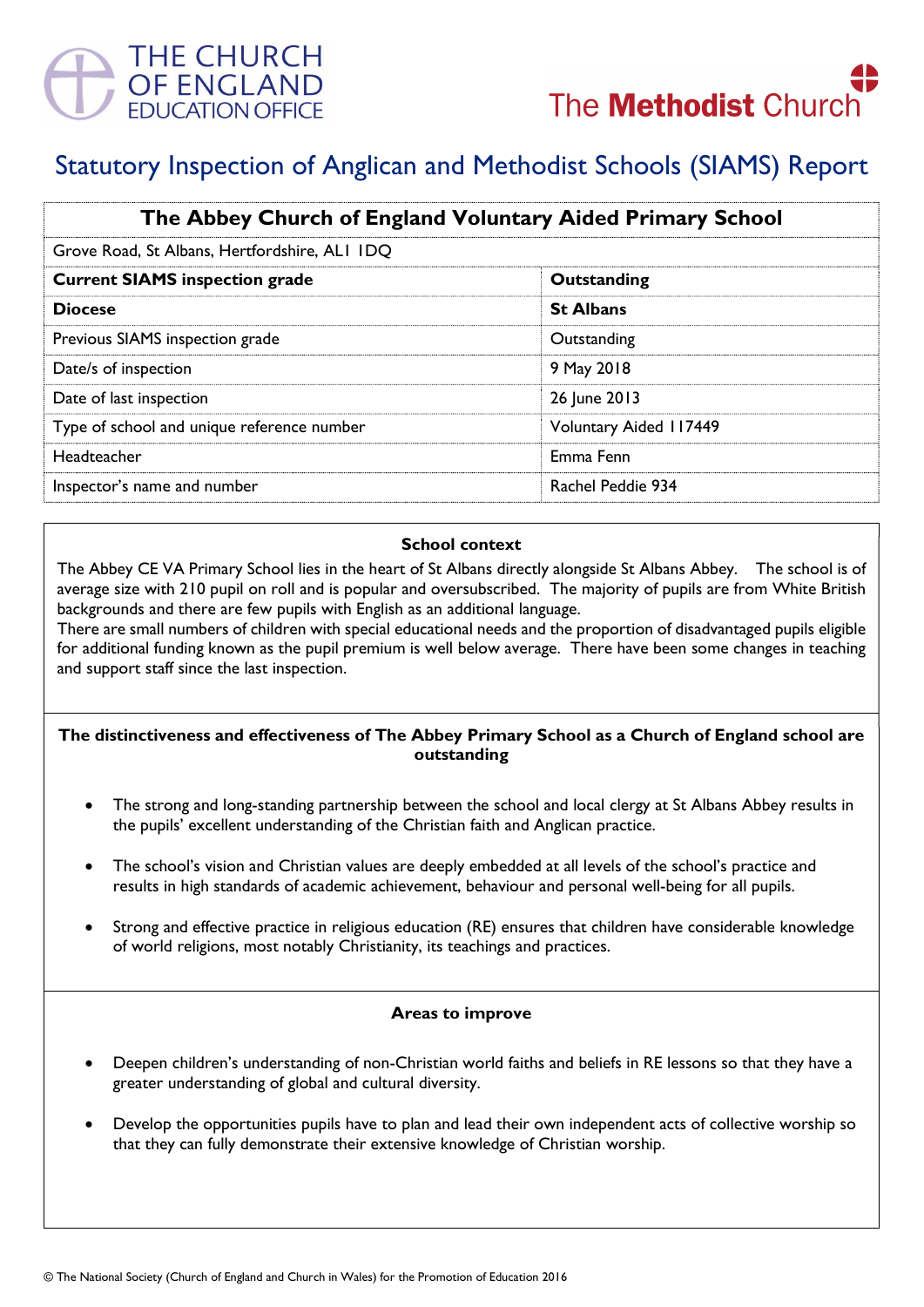### The school, through its distinctive Christian character, is outstanding at meeting the needs of all learners

The distinctive Christian character and ethos of Abbey Primary School are strikingly apparent from the very first moment a visitor arrives. Much work has been undertaken over the last two years to revise and sharpen the school's vision and values under the over-arching line 'We learn, we care, we achieve'. Describing the school's motto, one child explained, 'it means that if we work hard with our learning and always make sure we care for each other like God does, then we will achieve well in our lives'. Christian values are lived out daily by all members of the school community; they underpin all areas of the school's work and are explicitly understood and articulated by children, staff and parents. Staff explain how the values underpin the school's approach to behaviour and attitudes to learning meaning that pupils always feel fairly treated. Creative displays around the school reflect the high standard of children's learning experiences at Abbey Primary. Their learning is enhanced further by the use of the school's beautiful outdoor environment, utilising the school grounds and unique setting to teach children about the stewardship of God's world. Pupils at The Abbey Primary achieve highly across the curriculum and have done so for a sustained period of time. This is because each child is valued as an individual and staff are successful in their commitment to ensuring their varying needs are met. The curriculum is wide and varied which contributes significantly to children's spiritual, moral, social and cultural development (SMSC). This is particularly the case with music, which is considered to be the 'life-blood of the school'. Music is threaded throughout the curriculum through instrumental lessons, orchestra and outstanding singing, especially in acts of worship. A number of pupils are choristers at The Abbey, inspired by their school experiences. As a result of the school's emphasis on Christian values, relationships between all members of the community are highly positive and the behaviour of all children is exemplary. Pupils show the utmost care and compassion for one another, for example though the 'special friends' scheme where older pupils act as buddies for younger children in school. There is a genuine warmth and care shown to everyone with staff describing this as 'a family feel – like a warm blanket that wraps around everyone here'. Parents are fully involved in the life of the school and embrace its Christian character. They are aware of how the school provides a nurturing and caring environment, rooted in the Christian faith, in which children feel safe and loved. Many parents actively choose the school based on its strong Christian ethos. Strong teaching and learning in religious education (RE) contributes richly to pupils' SMSC development; they have an excellent knowledge and understanding of Christianity. The school has rightly identified that children's understanding of diverse faiths and cultures could be deepened further in RE and this work is well underway. The Christian foundations of The Abbey Primary are deeply entwined in every aspect of the school's daily work and as one member of the clergy accurately summarised, 'the Christian character is the DNA of this place - it's in the soil here'.

### The impact of collective worship on the school community is outstanding.

Worship at The Abbey Primary is central to the school day bringing the whole school community together in an atmosphere of reverence and praise. Pupils develop a good understanding of the life and teachings of Jesus and the Christian belief in God as three in one through distinctively Christian worship. Pupils talk confidently about key times in the Christian calendar such as Advent and Epiphany. A weekly worship is held at St Albans Abbey led by the subdean. This is very well attended by parents and the children speak of it being a very special point of the school week when they go to 'their abbey'. Pupils engage with worship enthusiastically and are very keen to participate in key roles, such as reading the week's passage of scripture and carrying the school prayer box to the altar for a blessing. The pupils' elected 'faith council' meets regularly to discuss worship and suggest changes, many of these ideas being incorporated into future planning. Whilst pupils have a number of opportunities to actively participate in worship, they have not yet begun to plan and lead acts of worship independently. The very strong and long established partnership between the school and clergy along with inspirational, moving worship in the cathedral provides children with high quality Christian worship on a regular basis and as a result, pupils have an exceptional knowledge and understanding of Anglican practice. Children talk of the Eucharist services which are held termly describing them as 'a time when we remember the blood and body of Jesus who died to save us all'. Children clearly enjoy worship and speak of it being 'a time when we come together as one to pray and sing to God'. Worship held in the school is carefully planned to link with the weekly service in the cathedral. Pupils experience a range of adults leading worship in school including those from other faith groups and this widens their understanding of different styles of worship. Systematic monitoring and evaluation of worship by pupils, clergy, staff and governors have led to a number of improvements since the last inspection and statutory requirements are met. Pupils show a mature depth to their understanding of prayer and spirituality and make good use of the reflection and prayer spaces in and around school. They talk confidently about what it means to pray: 'it's a time to talk to God from our heart and ask him for help' and 'we listen to God's advice because he will make us stronger'. Parents praise the school's development of children's spirituality, describing times when their children have prayed for each other at home.